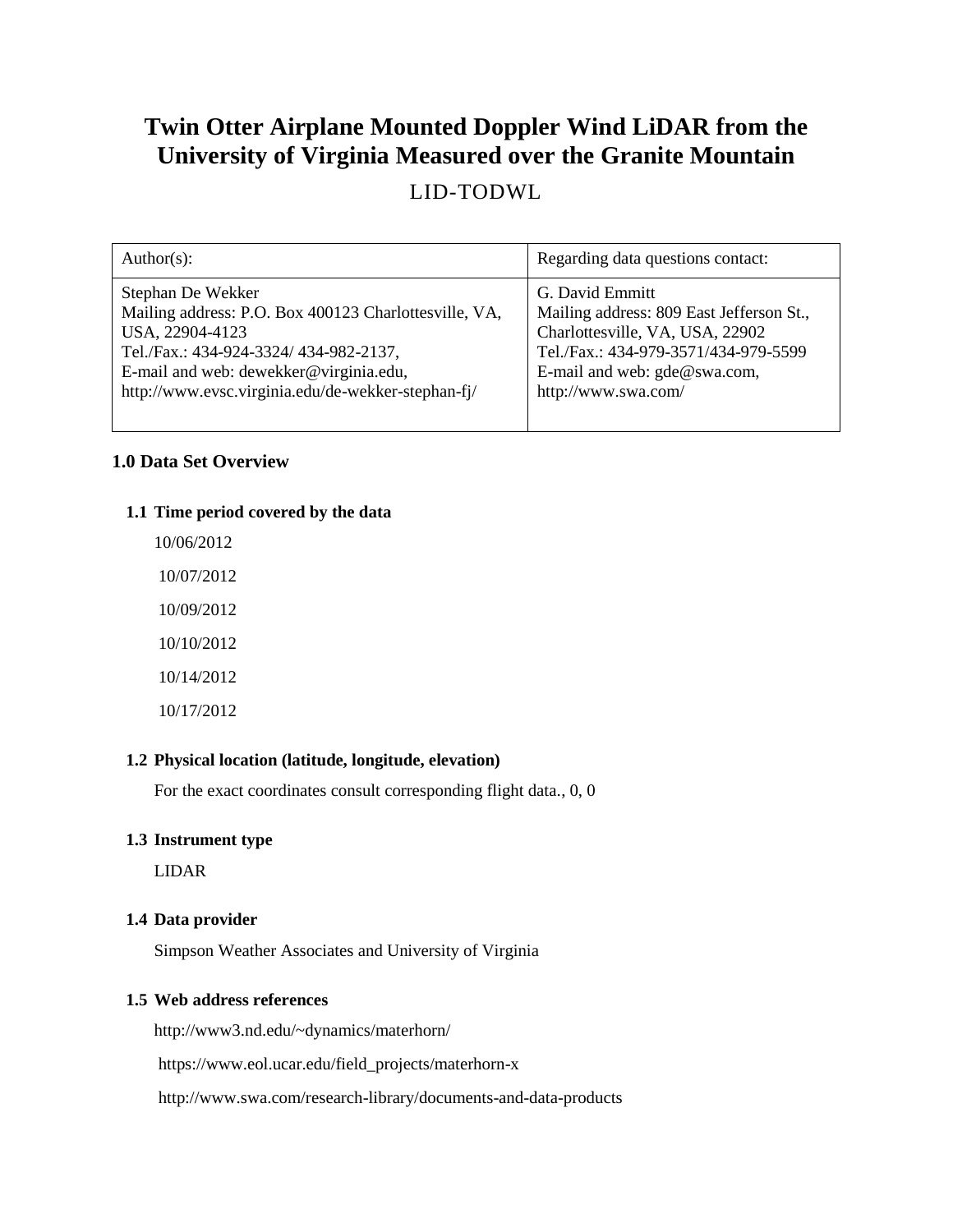## **2.0 Instrument Description**

Twin Otter airplane used for inflight atmospheric measurements which included a profiling Doppler wind LiDAR



## **2.1 Instrument website**

http://www.swa.com/services/atmospheric-remote-sensing/airborne-and-ground-based-fieldcampaigns

## **2.2 Table of specifications**

| Accuracy        | Range           | Frequency       | Resolution      |
|-----------------|-----------------|-----------------|-----------------|
| Consult the     | Consult the     | Consult the     | Consult the     |
| manufacturer    | manufacturer    | manufacturer    | manufacturer    |
| specifications. | specifications. | specifications. | specifications. |

## **3.0 Data Collection and Processing**

#### **3.1 Description of data collection**

Data collection, when available, was only conducted during intense observation periods (IOP).

#### **3.2 Description of derived parameters and processing techniques used**

Original data files are provided.

#### **3.3 Description of quality assurance and control procedures**

This dataset was not subject to any quality control or processing it has been provided in its original form.

#### **3.4 Data intercomparisons**

## **4.0 Data Format**

#### **4.1 Data file structure**

ASCII csv

#### **4.2 File naming convention**

dataProvider\_instrument\_instrumentType\_startDateAndTime.extension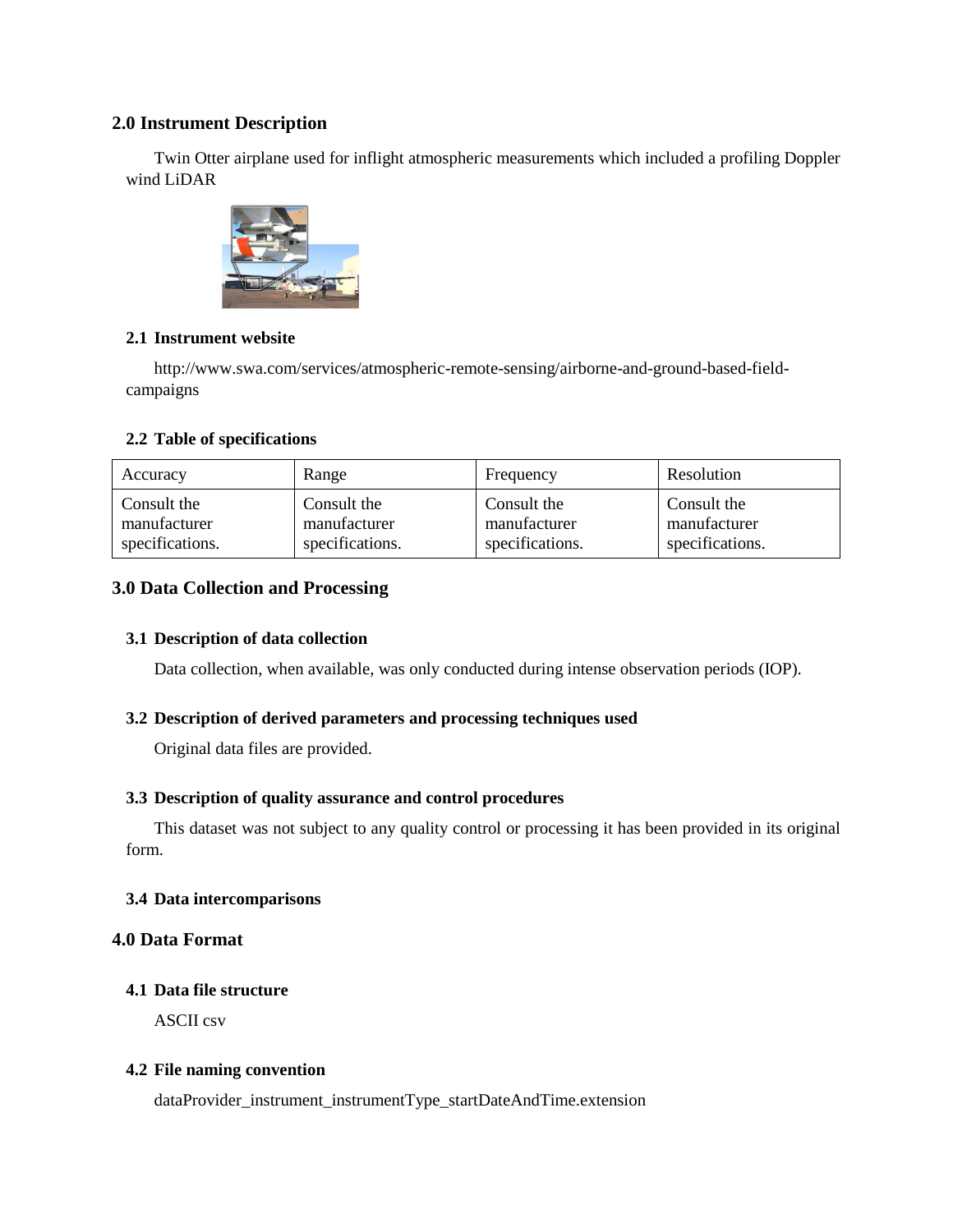## **4.3 Data format**

comma delimited ASCII

## **4.4 Data layout**

| 1. column  | Height                  |
|------------|-------------------------|
| 2. column  | Direction               |
| 3. column  | Speed                   |
| 4. column  | U                       |
| 5. column  | V                       |
| 6. column  | W                       |
| 7. column  | <b>SNR</b>              |
| 8. column  | GOF (Goodness Of Fit)   |
| 9. column  | LOS removed (out of 12) |
| 10. column | Latitude                |
| 11. column | Longitude               |

## **4.5 List of parameters with units, sampling intervals, frequency, range**

## **4.6 Data version number and date**

raw, v1.0, October 2016

## **4.7 Description of flags, codes used in the data, and definitions**

## **4.8 Data sample**

| 1700 | 320.03             | 3.3553             | 2.1553           | $-2.5716$ | $-0.29796$           | 25.102       |
|------|--------------------|--------------------|------------------|-----------|----------------------|--------------|
|      | 0.45438            | 40.226             | $-113.15$        | 1459      |                      |              |
| 1650 | 318.91             | 3.1705             | 2.0839           | $-2.3894$ | $-0.50798$           | 25.043       |
|      | 0.45716            | 40.226<br>$\Omega$ | $-113.15$        | 1459      |                      |              |
| 1600 | 318.65             | 3.0604             | $2.022 - 2.2973$ |           | $-0.68076$<br>25.038 |              |
|      | 0.49376            | $0 \t 40.226$      | $-113.15$        | 1459      |                      |              |
| 1550 | 322.28             | 2.6054             | $1.594 - 2.0609$ | $-0.5956$ |                      | 25.150.56319 |
|      | 40.226<br>$\Omega$ | $-113.15$          | 1459             |           |                      |              |
| 1500 | 324.93             | 3.6368             | 2.0894           | $-2.9767$ | $-0.356$             | 24.944       |
|      | 0.66214            | 40.226<br>$\Omega$ | $-113.15$        | 1459      |                      |              |

## **5.0 Data Remarks**